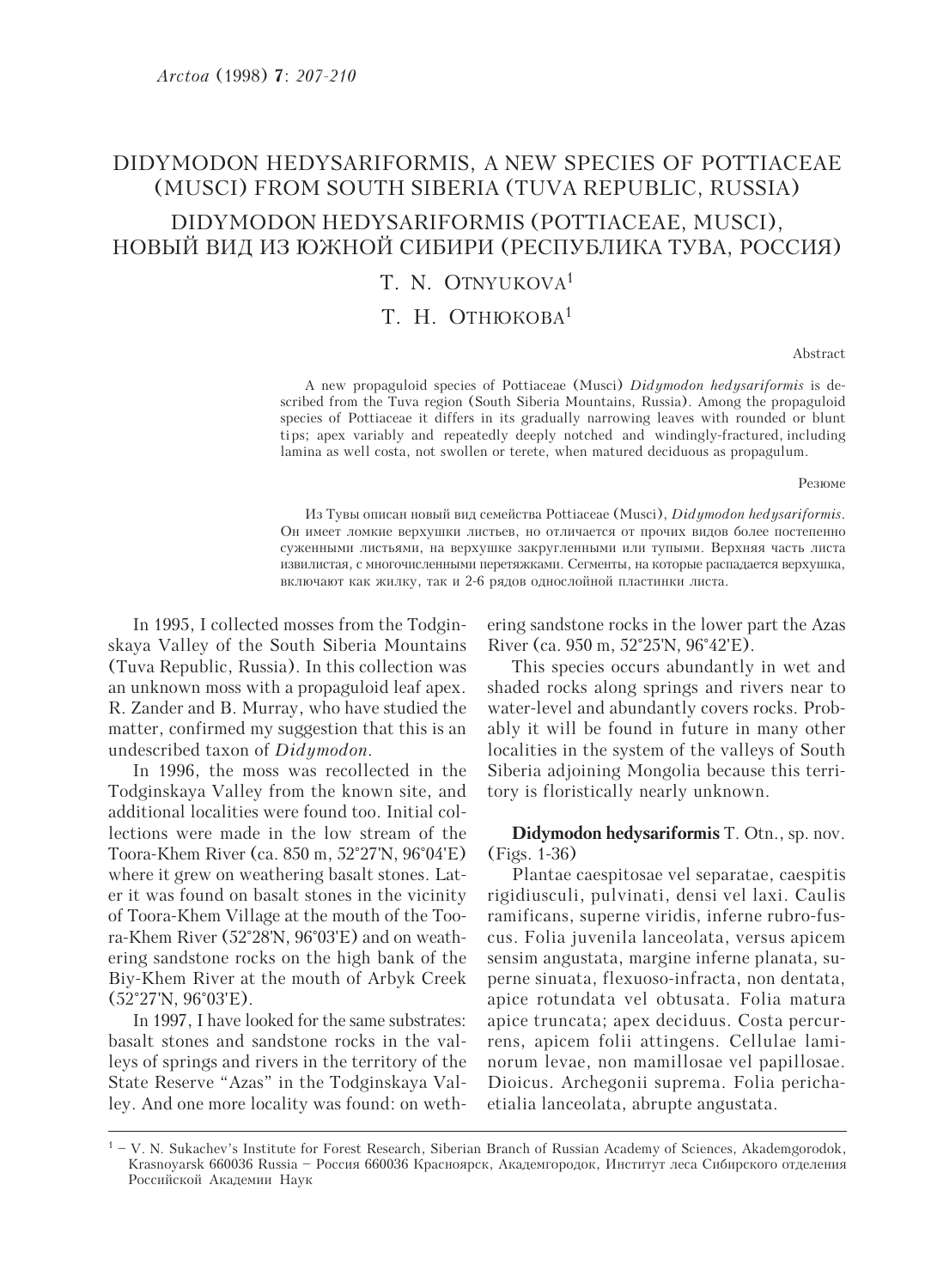Species affinis Didymodon sinuosus cui folia sinuoso-crenata, margine dentata, apice acutata indicantur.

HOLOTYPUS: Russia, Tuva Respublica, Todginskaja Vallis, Toora-Khem flumen, in molibis erraticis basalticis ad ri pam fluminis. 13.VII. 1996. T.N. Otnjukova (KRF, isotypi BUF, ALA, MHA).

Plants forming lax or tight turfs, cushions, or occasionally scattered in turfs of other mosses; green above, red-brown to brown below. Stems  $(0.3)0.8-1.2(2.0)$  cm long, sparingly or densely branched in the upper part, yellow-brown to redbrown; tranverse section rounded-pentagonal (with 3-6 rounded angles), 150-250 μm diam; hyalodermis absent or slightly developed; sclerodermis with  $2-3(4)$  rows, inner cells in  $3(4)$ rows; central strand present and distinct, 6-8(10) cells across. Rhizoids present, more abundent below, scarce or absent above, red-brown, 15-25 μm wide, smooth, walls 3-4 μm thick, with a few narrow, 7-10 μm wide, tan-brown branches. Juvenile leaves present, to 0.4 mm long, acute, entire. Mature leaves loosely erect, curved when dry, spreading when wet; lanceolate, 0.35-0.55 mm width, truncate, 0.7-1.3 mm long excluding the tip to 2.0 mm long, concave base short-sheathing to longovate; margins recurved at midleaf, near the truncation variably notched and partially fractured or entire. Apex gradually narrowly acute with rounded or blunt tip, irregularly and repeatedly notched and its lamina as well as costa consequently windingly-fractured; deciduous and absent in mature leaves. Costa distinct, red-brown, straight or slightly curved, filling 1/7-1/10 of the leaf base, gradually narrowing towards the apex, usually distinct in propaguliferous apex, sometimes becoming indistinct in unistratose propagula, ending in the apex or several cells below; smooth. Proximal costal cells (13)18- 31(40) μm long, (4)5-7(9) μm wide, in 4-5 rows; median costal cells near truncation even, rounded-quadrate in shape, (5)6-8(10) μm (a little smaller than adjoining laminal cells) in 2-3(4) rows; in cross section costa round and biconvex

with two stereid bands; dorsal stereid band strong, cells (4) 6-8 in 2-3 rows, epidermis little or not differentiated; ventral stereid band usually apparent, cells  $2-4(5)$  in  $2(3)$  rows or absent; epidermis usually somewhat differentiated; guide cells  $(1)2-4(5)$  in  $1(2)$  rows. Proximal laminal cells centrally (16)22-28(53) μm long,(4)8-11(20) μm wide, marginal cells (5)10- 13(18) μm long, (6)8-12(15) μm wide. Median laminal cells (near to truncation) even or uneven in shape, subquadrate, short-rectangular and rectangular, (4)8-10(13) μm long, (5)6-8(13) μm wide. Mature (brown) leaves in cross section variable in shape and size, unistratose, usually epapillose, very rarely mammillose; young leaves (green) in cross section very often with several low papillae. Laminal cells of propaguliferous apex distinct in 2-6 rows, rounded-quadrate, 8-10 μm diam, evenly thin-walled. Asexual reproduction by the deciduous apices as propagula. Deciduous apices variable in shape and size, 0.3- 0.7 mm long, repeatedly fractured at uneven notches including unistratose lamina and multistratose costa. Dioicous. Sporopytes are unknown, perichaetia present, terminal; perichaetial leaves oblong-lanceolate to long-oval, sheathing, lamina abruptly constricted above into a narrow, cilindrical, weakly notched and blunt apex; inner leaves to 1.5 mm long with apex 1/3 of the leaf length; external leaves to 2.5 mm long with apex equal the lamina length, broadened at the tip; costa weak and narrow filling 1/20 of the leaf base, ending in apex or several cells below.

HOLOTYPE: RUSSIA. South Siberia Mts. Tuva Republic, Todginskaya valley, 52°27'N – 96°04'E, T. Otnyukova. Holotype: South Siberia Mts., Todginskaya Valley, Biy-Khem (Big Yenisey) River basin, its right bank, Toora-Khem River, on weathered basalt stones, 13 Jul. 1996 T. Otnyukova s.n. (KRF; isotypes, MHA, BUF, ALA). Paratypes: South Siberia Mts., Todginskaya Valley, Biy-Khem River basin, its right bank, Toora-Khem River, on weathered basalt stones, 25 Jul. 1995 T. Otnyukova s.n. (KRF); Biy-Khem River basin,

Figs.1-36. Didymodon hedysariformis T. Otn. sp. nov. (from the holotype, Otnyukova 567): 1 - stem tip with windingly-notched young leaves and mature truncate leaf; 2-4 – juvenille small leaves from lower part of stem; 5-6 – windingly-notched leaves; 7 – mature truncate leaves in the middle part of stem; 8-10 – mature truncate leaves; 11- 12 – fragile middle parts of leaves; 13-15 – fragile ti ps of leaves; 16-17 – fragile upper parts of leaves; 18-20 – inner perichaetial leaves; 21-23 – outer perichaetial leaves; 24-29 & 31-34 – cross sections of stem leaves (25 – on upper part); 30 – cross section of perichaetial leaf; 35 – cells of leaf base; 36 – stem cross section. Scale bars: 1 mm – for 1-10, 18-23; 100 μm – for 11-17, 30-36; 25 μm – for 24-29.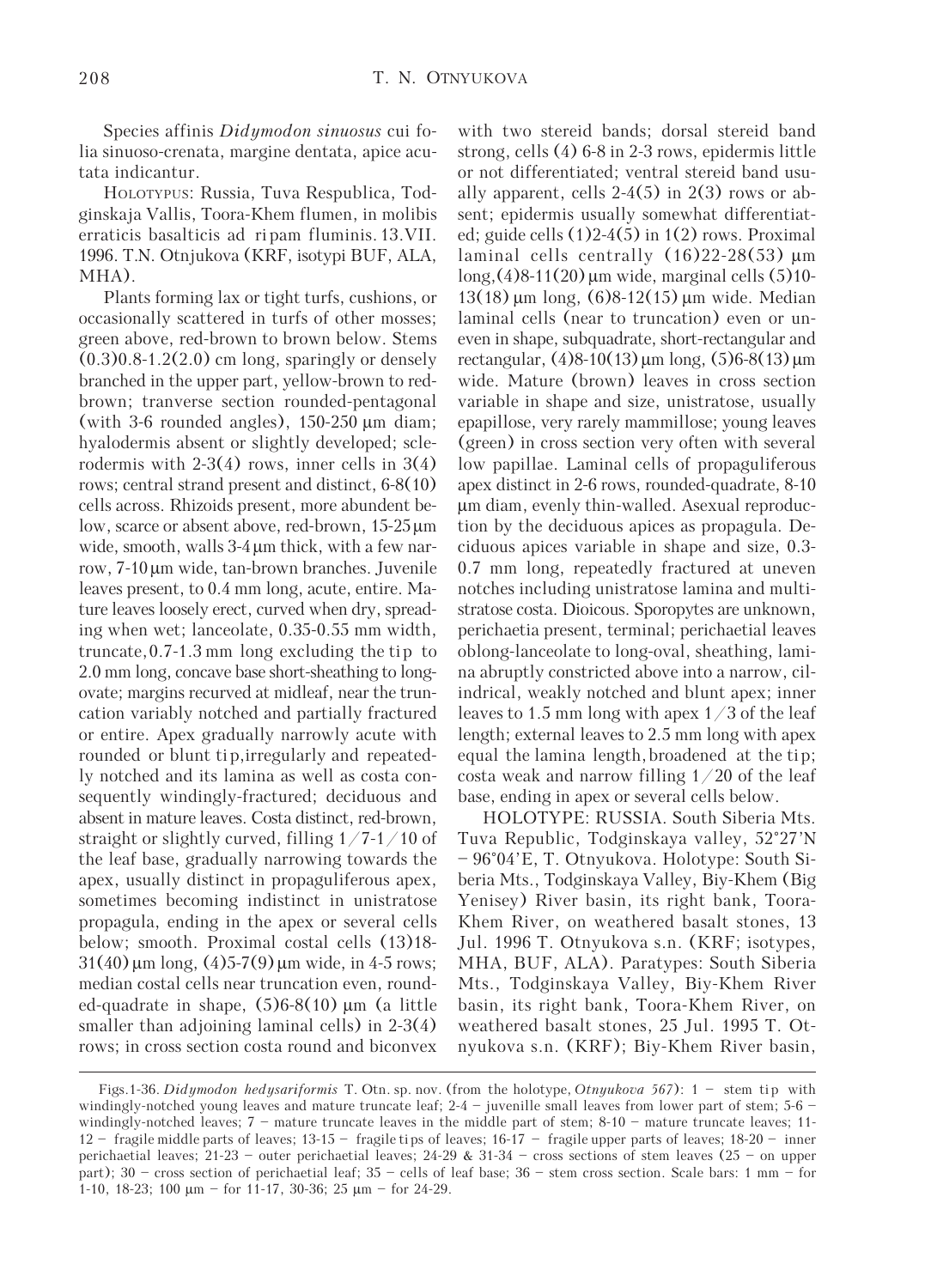